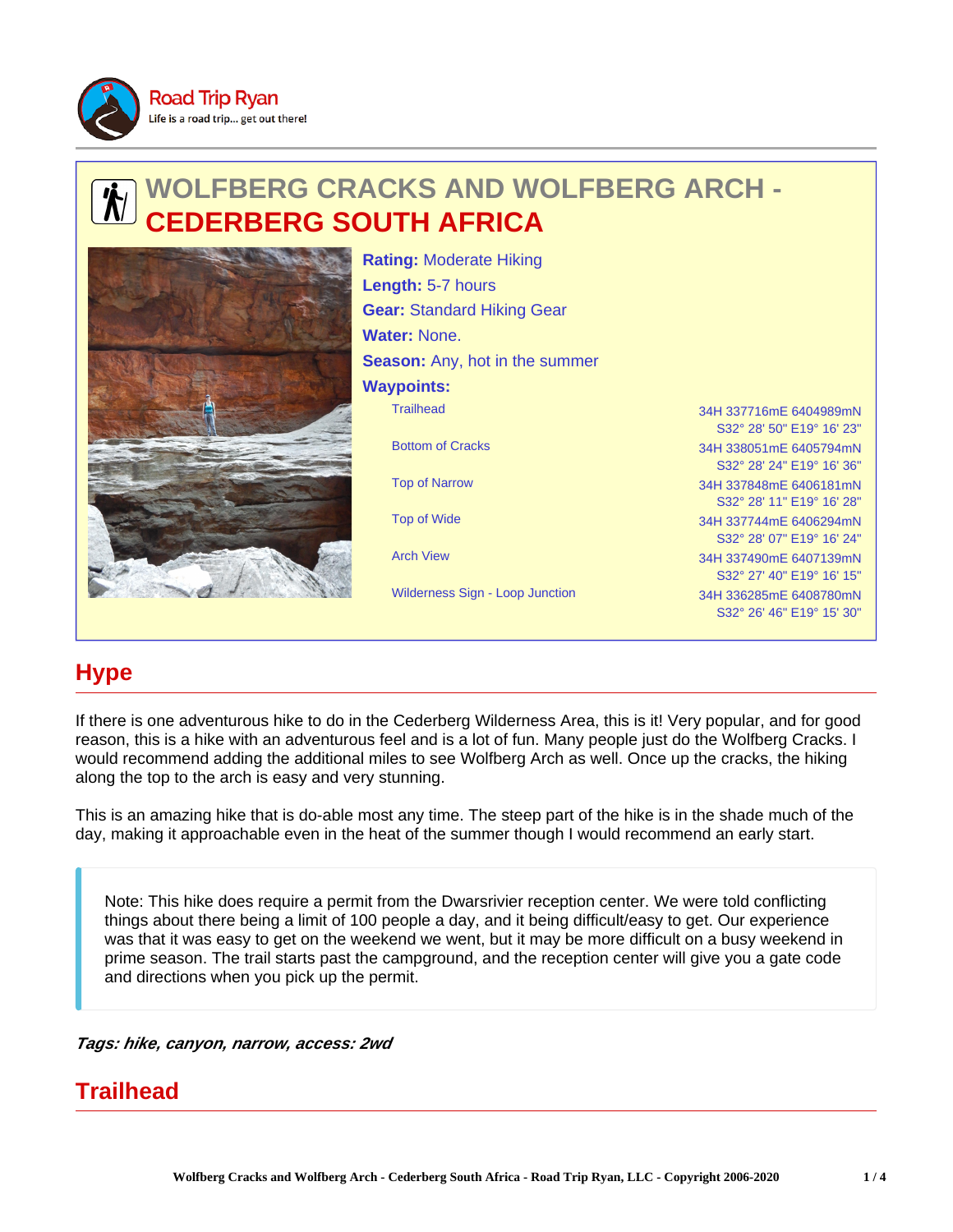The trail starts near the camping area at Dwarsrivier. From Clanwilliam go west to the N7 and travel south about 25 km. Turn left onto the road signed for Algeria and follow it about 18 km to the Algeria Campsite and Visitor Center.

From the Algeria Campsite, go south on the main road as it crosses the pass and descends to Dwarsrivier. The total distance from Algeria is about 26 km. You will need to stop at the store / reception center there to pick up a permit. In 2016, the reception center was open from 8AM to 5PM, with a 1-2PM lunch closure.

### **Route**

#### **To The Top (1.5-2.5 hours)**

From the trailhead, follow the trail up and up and up. It meanders and zig-zags its way to the base of the cliff band that guards the summit. When the trail reaches the boulders and large rocks near the base of the cliffs, the route divides. The Narrow Crack is the recommended way up and involves fun scrambling and obstacles. If you are afraid of heights or obstacles, take the Wide route. The Wide route is straightforward hiking with a few small obstacles, but nothing difficult. I would recommend going up the Narrow and down the Wide.

#### **The Narrow Crack**

The narrow route is to the right of the more obvious wide route. The route starts by scrambling up and to the right under the large boulder blocking the path. This looks tricky (and is dark), but is class 4 and fairly straight forward when you find the feet.

Up above the first boulder, go right, contouring around a prow on a narrow ledge. Once around the prow, the trail becomes much more visible again as it cuts back and up left through an arch. Stunning!

Passing through the arch deposits you in a large flat area. The exit crack is straight across the boulder field and marked with an arrow. Squeeze in and through the crack, popping out into an amazing dark chamber. There are a couple of impressive arches visible in the chamber.

From the chamber, continue straight and to the left up and over a few boulders between the two big arches. Stay left and find the most difficult obstacle of the day, a short chimney up climb. There is a good hand high and right that makes this easier than it appears, but those unused to such moves may be happy to have some assistance

Above the chimney, a boulder blocks the path and must be crawled under. This has to be done ace up to be able to squirm out the other side! After the boulder it is a couple of minutes to the top where the crack opens. Continue a couple of more minutes to the trail junction on the edge of the large field area. If returning via the wide cracks, the route down is the crack just left of this junction.

#### **The Wide Crack**

From the bottom junction, the Wide is the obvious wide crack to the left. This requires a bit of boulder hopping to get into but is then very straightforward to the top. Once on top, continue a few minutes to a trail junction at the end of a large field area. This junction is at the top of the Narrow.

#### **Wolfberg Arch**

From the trail junction at the top of the Narrow/Wide at the end of the large field area, continue on the wellused trail. It is about 5 km to the arch, but after about 15-20 minutes, the arch comes into view in the distance. Even if not making the entire hike to the arch, it is worthwhile to walk to the first view of it.

The trail is easy to follow in most places. When in doubt, look for cairns. Just below the arch, an old wilderness sign marks a junction. The trail splits. Go left, and the trail meanders up to the arch. On return, you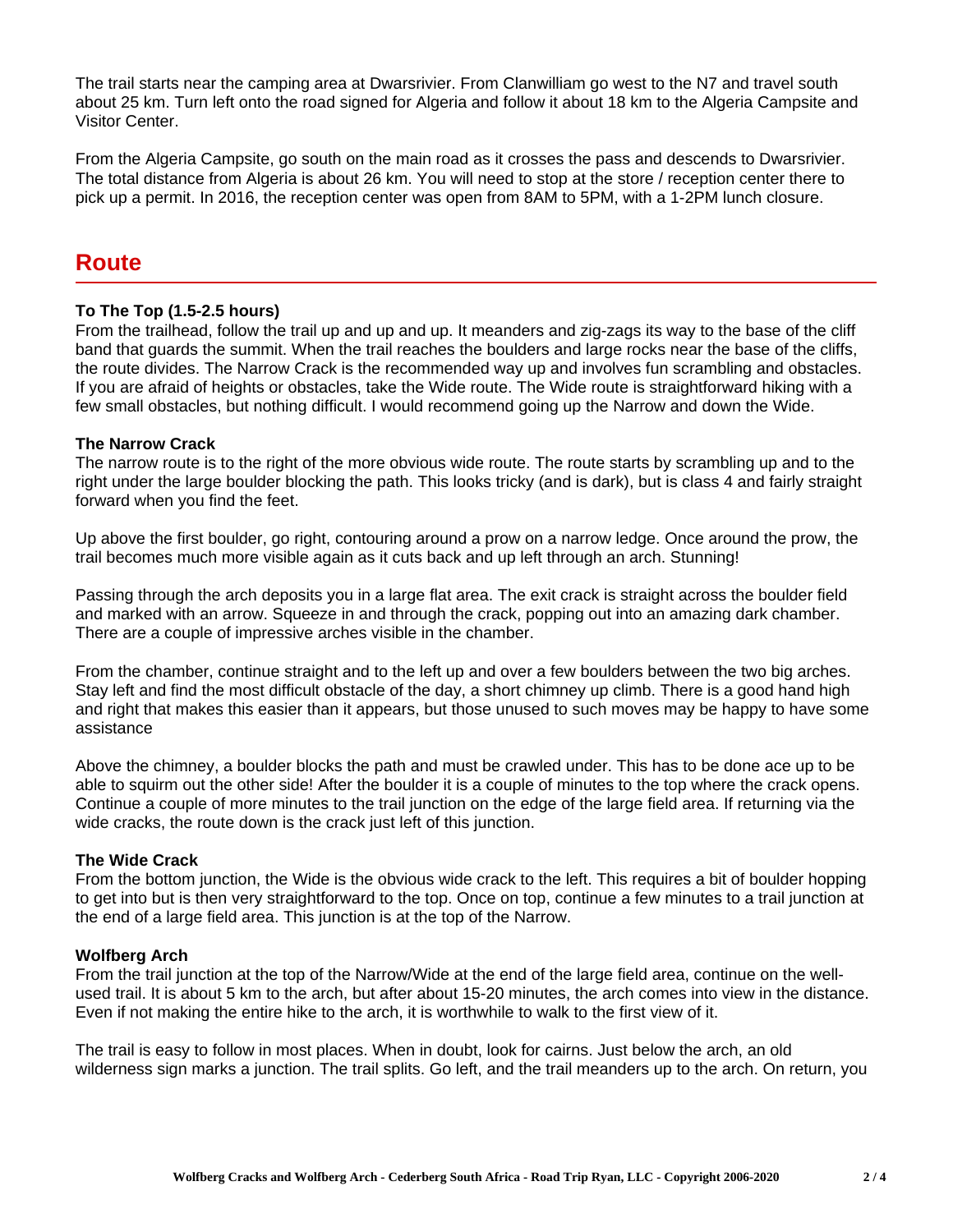can circle back down to this junction.

Return the same way.